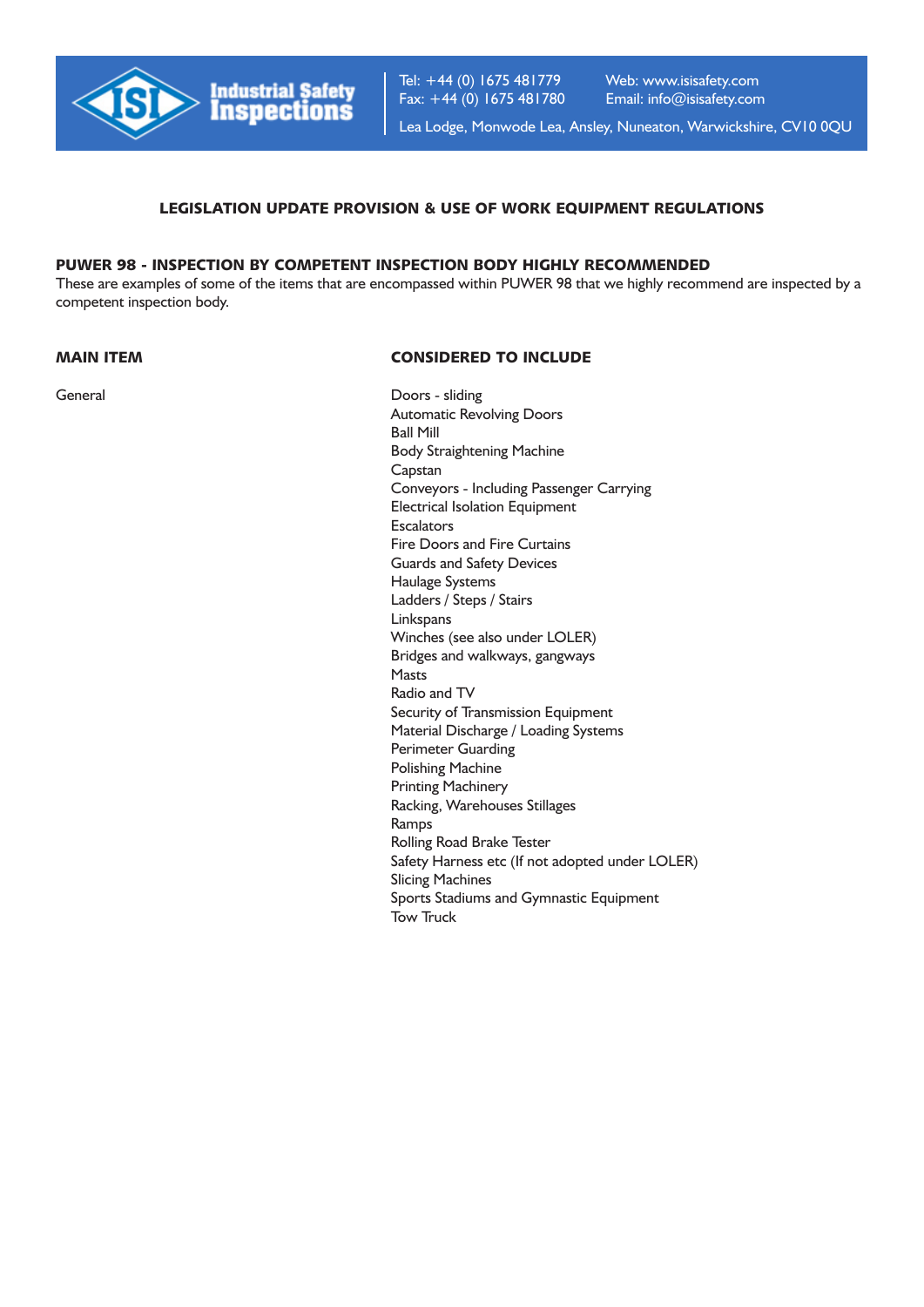| <b>MAIN ITEM</b>                                             | <b>CONSIDERED TO INCLUDE</b>                                                                                                                                                                                                                                                                                                                                                                                                                                                                                                                                           |
|--------------------------------------------------------------|------------------------------------------------------------------------------------------------------------------------------------------------------------------------------------------------------------------------------------------------------------------------------------------------------------------------------------------------------------------------------------------------------------------------------------------------------------------------------------------------------------------------------------------------------------------------|
| Agriculture                                                  | Weighbridge<br><b>Towed Mobile Equipment</b><br>Non-Lifting Equipment and Attachments PTO<br><b>Guarding Tractors</b><br><b>Agricultural Machinery</b>                                                                                                                                                                                                                                                                                                                                                                                                                 |
| Construction                                                 | <b>Bridge Maintenance Access Equipment</b><br><b>Dumper Trucks</b><br>Pipe Laying Machines<br><b>Pneumatic Drill</b><br><b>Rolling Machine</b><br>Scraper                                                                                                                                                                                                                                                                                                                                                                                                              |
| Entertainment / Leisure Industry                             | <b>Lighting Rigs</b><br><b>Stage Equipment</b>                                                                                                                                                                                                                                                                                                                                                                                                                                                                                                                         |
| <b>Extractive Industry</b>                                   | <b>Bulldozers</b><br><b>Excavators</b>                                                                                                                                                                                                                                                                                                                                                                                                                                                                                                                                 |
| Food Processing Industry                                     | <b>Coffee Mill</b><br>Dough Mixer<br><b>Food Processing Equipment</b><br>Rotary Bakers Oven<br>Saws                                                                                                                                                                                                                                                                                                                                                                                                                                                                    |
| Manufacturing / Workshop Industry                            | Bending / Folding Machine<br><b>Blow Moulding Machine</b><br>Die Casting Machine<br>Dock Leveller<br><b>Drilling Machines</b><br>Drop Hammer<br><b>Extruding Machine</b><br><b>Flying Shear Press</b><br><b>Grinding Machines</b><br>Guillotine<br>Lathe<br>Looms<br>Mixing Machinery (industrial substances)<br>Process Line Machines (used in the mfg. and prod.<br>of items / substances)<br>Robotic Systems<br>Saws<br>Spot Welding Machine c.w. Hydraulic Clamping<br><b>Steel Coil Slitting Lines</b><br><b>Tyre Moulding Machine</b><br>Vacuum Moulding Machine |
| Press Type Machines not covered by<br>Section IV of PUWER 98 | <b>Friction Screw Press</b><br><b>Horizontal Extrusion Press</b><br><b>Pneumatic Presses</b><br><b>Injection Moulding Machines</b><br><b>Isostatic Press</b><br>Machines Listed in Schedule 2 of PUWER<br>Manual Press Power Press used for 'non-metals'<br><b>Spotting Press</b>                                                                                                                                                                                                                                                                                      |
| Waste and Scrap Industry                                     | Paper Shredding Machine<br><b>Shearing Machine</b><br><b>Waste Compactors</b><br><b>Waste Disposal Units</b>                                                                                                                                                                                                                                                                                                                                                                                                                                                           |
| Woodworking Industry                                         | Saws for Wood<br><b>Woodworking Machinery</b>                                                                                                                                                                                                                                                                                                                                                                                                                                                                                                                          |